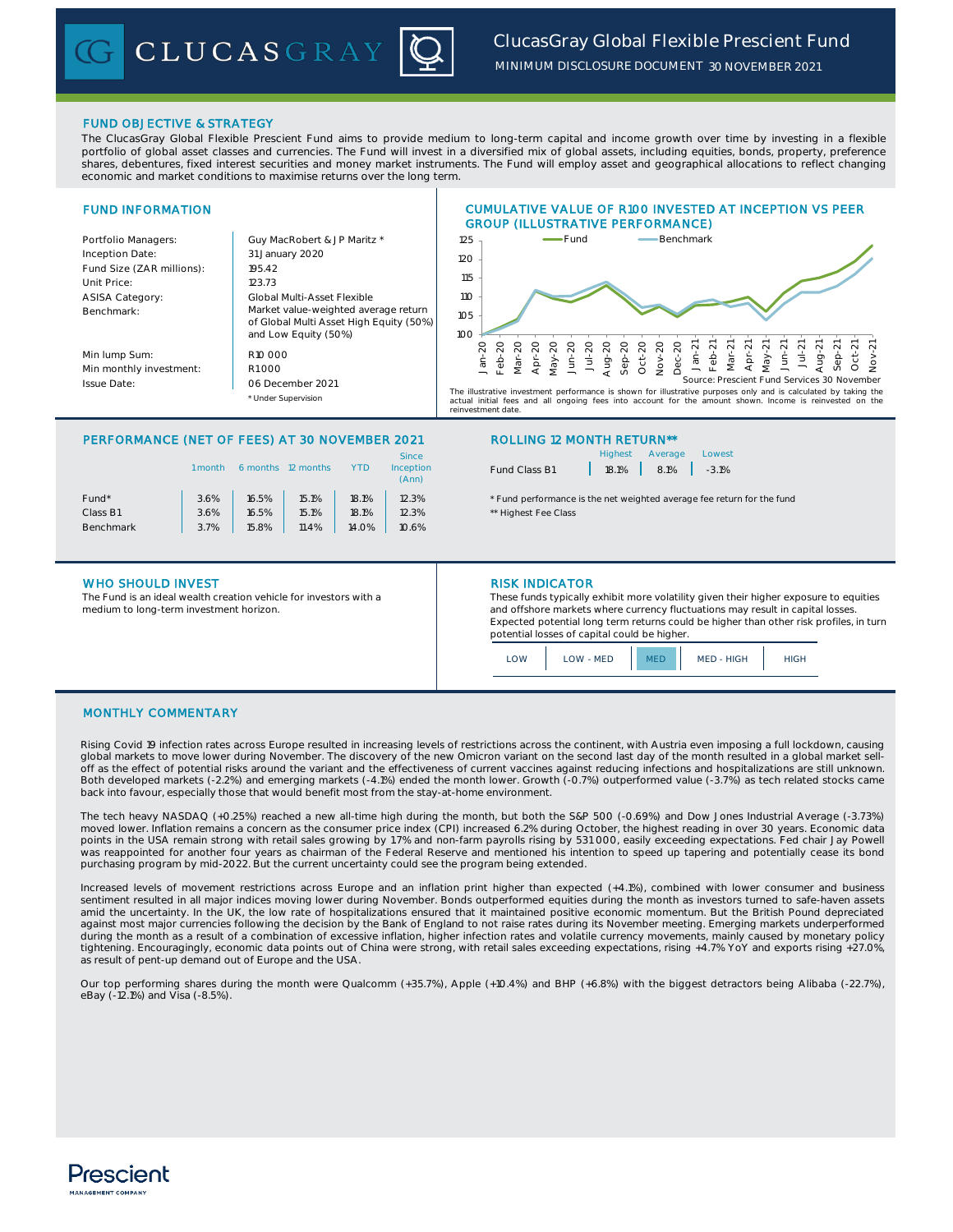# CLUCASGRAY



# FEE STRUCTURE

| Annual Management Fee (excl. VAT)   | 0.90%    | Alphabet       | 2.4% | Nestle           | 2.0% |
|-------------------------------------|----------|----------------|------|------------------|------|
| Other Cost                          | 0.36%    | Total          | 2.2% | Brit Am Tobacco  | 2.0% |
| <b>VAT</b>                          | 0.13%    | Meta Platforms | 2.2% | Amazon           | 1.9% |
| Total Expense Ratio (incl. VAT)     | .39%     | Qualcomm       | 2.1% | Visa             | 1.9% |
| Transaction Costs (incl. VAT)       | $0.11\%$ |                |      |                  |      |
| Total Investment Charge (incl. VAT) | 1.50%    |                |      | Foreign F- Local |      |

# **DISTRIBUTIONS**

Distribution Frequency **Annually** Annually Distribution Date

1.50%

01 April

| <b>TOP 10 HOLDINGS</b> |  |  |
|------------------------|--|--|
|                        |  |  |

| TER                               | Class B1 | JnJ   |                | 2.5% | Euronext        | 2.1% |
|-----------------------------------|----------|-------|----------------|------|-----------------|------|
| Annual Management Fee (excl. VAT) | 0.90%    |       | Alphabet       | 2.4% | Nestle          | 2.0% |
| Other Cost                        | 0.36%    | Total |                | 2.2% | Brit Am Tobacco | 2.0% |
| VAT                               | 0.13%    |       | Meta Platforms | 2.2% | Amazon          | 1.9% |
| Total Expense Ratio (incl. VAT)   | .39%     |       | Qualcomm       | 2.1% | Visa            | 1.9% |

# FUND ASSET ALLOCATIONS

| <b>Asset Class</b> | %     |
|--------------------|-------|
| Foreign Equity     | 64.0% |
| Foreign Cash       | 10.9% |
| Foreign F-Income   | 14.8% |
| Local Cash         | 64%   |
| Foreign Property   | 3.8%  |